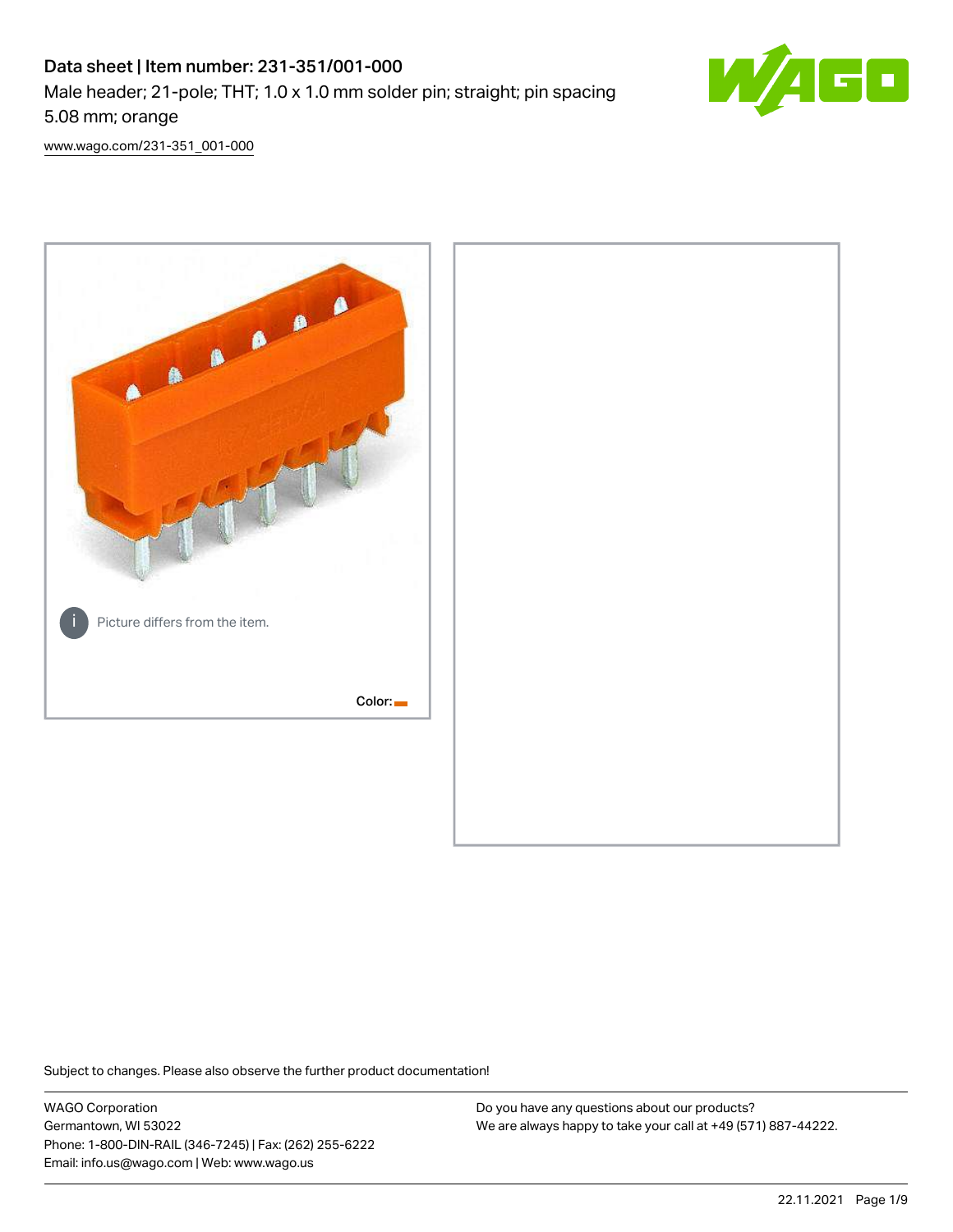

Dimensions in mm

 $L =$  (pole no.  $-1$ ) x pin spacing  $+8.2$  mm

### Item description

- **Horizontal or vertical PCB mounting via straight or angled solder pins**
- **Pin cross-section: 1 x 1 mm**
- $\blacksquare$ With coding fingers

# Data Notes

Safety information 1 The MCS – MULTI CONNECTION SYSTEM includes connectors

Subject to changes. Please also observe the further product documentation!  $\nu$ 

WAGO Corporation Germantown, WI 53022 Phone: 1-800-DIN-RAIL (346-7245) | Fax: (262) 255-6222 Email: info.us@wago.com | Web: www.wago.us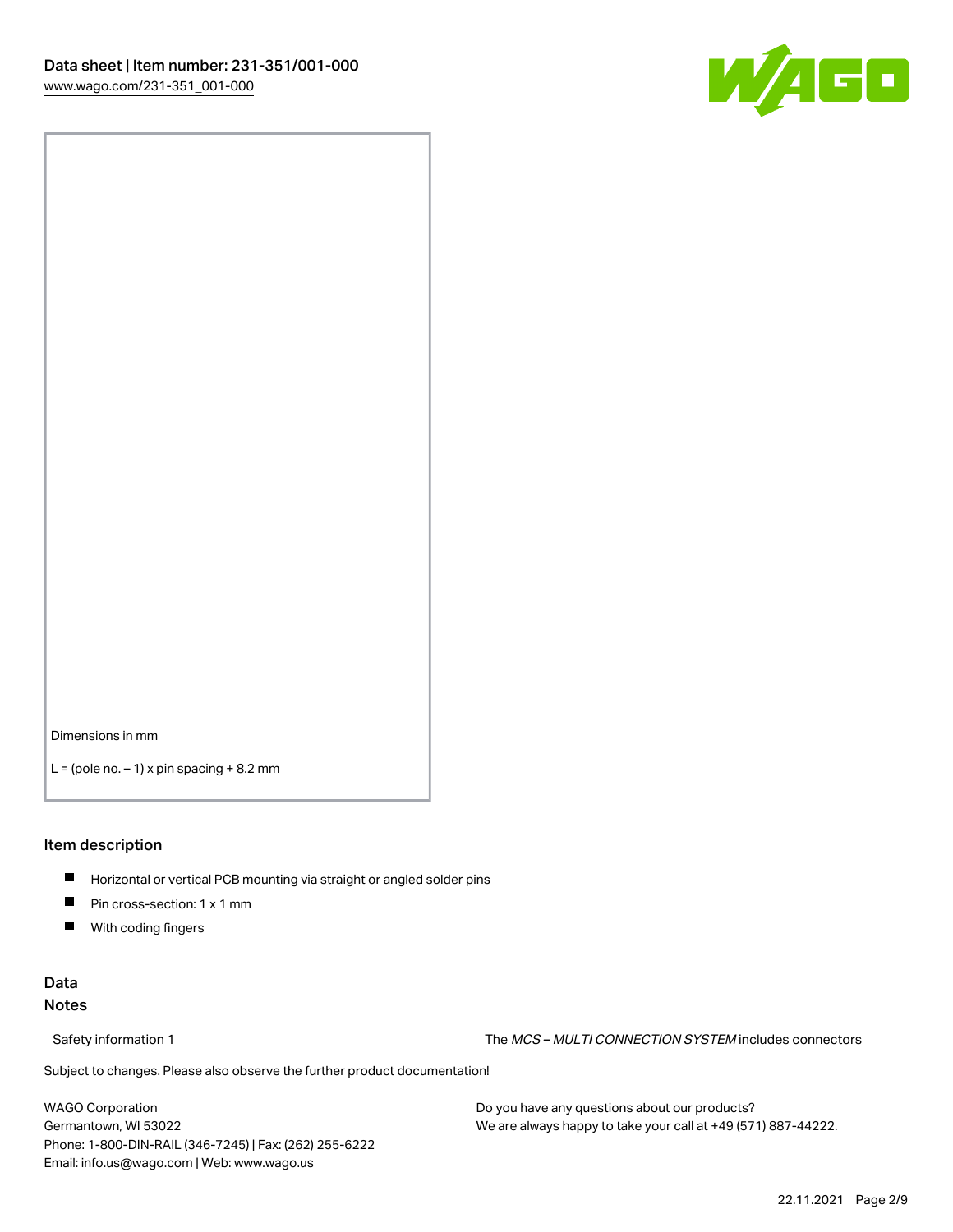

without breaking capacity in accordance with DIN EN 61984. When

|           | used as intended, these connectors must not be connected<br>/disconnected when live or under load. The circuit design should<br>ensure header pins, which can be touched, are not live when<br>unmated.                                                             |
|-----------|---------------------------------------------------------------------------------------------------------------------------------------------------------------------------------------------------------------------------------------------------------------------|
| Variants: | Other pole numbers<br>3.8 mm pin projection for male headers with straight solder pins<br>Gold-plated or partially gold-plated contact surfaces<br>Other versions (or variants) can be requested from WAGO Sales or<br>configured at https://configurator.wago.com/ |

# Electrical data

# IEC Approvals

| Ratings per                 | IEC/EN 60664-1                                                        |
|-----------------------------|-----------------------------------------------------------------------|
| Rated voltage (III / 3)     | 320 V                                                                 |
| Rated surge voltage (III/3) | 4 <sub>k</sub> V                                                      |
| Rated voltage (III/2)       | 320 V                                                                 |
| Rated surge voltage (III/2) | 4 <sub>k</sub> V                                                      |
| Nominal voltage (II/2)      | 630 V                                                                 |
| Rated surge voltage (II/2)  | 4 <sub>k</sub> V                                                      |
| Rated current               | 12A                                                                   |
| Legend (ratings)            | $(III / 2)$ $\triangle$ Overvoltage category III / Pollution degree 2 |

# UL Approvals

| Approvals per                  | UL 1059 |
|--------------------------------|---------|
| Rated voltage UL (Use Group B) | 300 V   |
| Rated current UL (Use Group B) | 10 A    |
| Rated voltage UL (Use Group D) | 300 V   |
| Rated current UL (Use Group D) | 10 A    |

# Ratings per UL

| Rated voltage UL 1977 | 600 V |
|-----------------------|-------|
| Rated current UL 1977 |       |

# CSA Approvals

| Approvals per                   | $\sim$ |
|---------------------------------|--------|
| Rated voltage CSA (Use Group B) | 300 V  |

Subject to changes. Please also observe the further product documentation!

| <b>WAGO Corporation</b>                                | Do you have any questions about our products?                 |
|--------------------------------------------------------|---------------------------------------------------------------|
| Germantown, WI 53022                                   | We are always happy to take your call at +49 (571) 887-44222. |
| Phone: 1-800-DIN-RAIL (346-7245)   Fax: (262) 255-6222 |                                                               |
| Email: info.us@wago.com   Web: www.wago.us             |                                                               |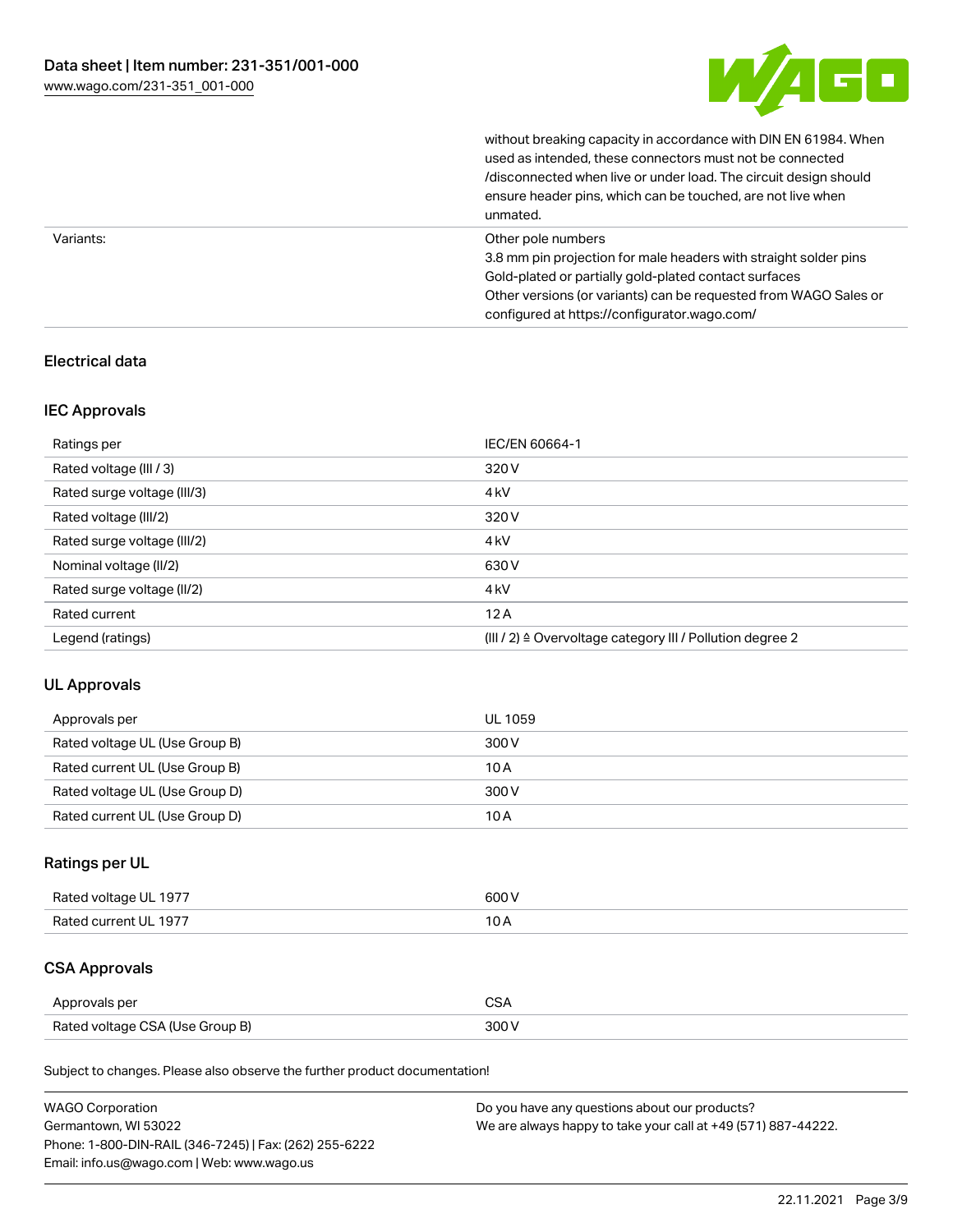[www.wago.com/231-351\\_001-000](http://www.wago.com/231-351_001-000)



| Rated current CSA (Use Group B) | 10 A  |
|---------------------------------|-------|
| Rated voltage CSA (Use Group D) | 300 V |
| Rated current CSA (Use Group D) | 10 A  |

### Connection data

| Total number of potentials | <u>.</u> |
|----------------------------|----------|
| Number of connection types |          |
| Number of levels           |          |

# Connection 1

| Number of poles |  |
|-----------------|--|
|                 |  |

# Physical data

| Pin spacing                          | 5.08 mm / 0.2 inch    |
|--------------------------------------|-----------------------|
| Width                                | 109.8 mm / 4.323 inch |
| Height                               | 17 mm / 0.669 inch    |
| Height from the surface              | 12 mm / 0.472 inch    |
| Depth                                | 8.4 mm / 0.331 inch   |
| Solder pin length                    | $5 \,\mathrm{mm}$     |
| Solder pin dimensions                | $1 \times 1$ mm       |
| Drilled hole diameter with tolerance | $1.4$ $(+0.1)$ mm     |

# Plug-in connection

| Contact type (pluggable connector) | Male connector/plug |
|------------------------------------|---------------------|
| Connector (connection type)        | for PCB             |
| Mismating protection               | No                  |
| Mating direction to the PCB        | 90°                 |
| Locking of plug-in connection      | Without             |

# PCB contact

| PCB Contact                         | тнт                                      |
|-------------------------------------|------------------------------------------|
| Solder pin arrangement              | over the entire male connector (in-line) |
| Number of solder pins per potential |                                          |

Subject to changes. Please also observe the further product documentation!

WAGO Corporation Germantown, WI 53022 Phone: 1-800-DIN-RAIL (346-7245) | Fax: (262) 255-6222 Email: info.us@wago.com | Web: www.wago.us Do you have any questions about our products? We are always happy to take your call at +49 (571) 887-44222.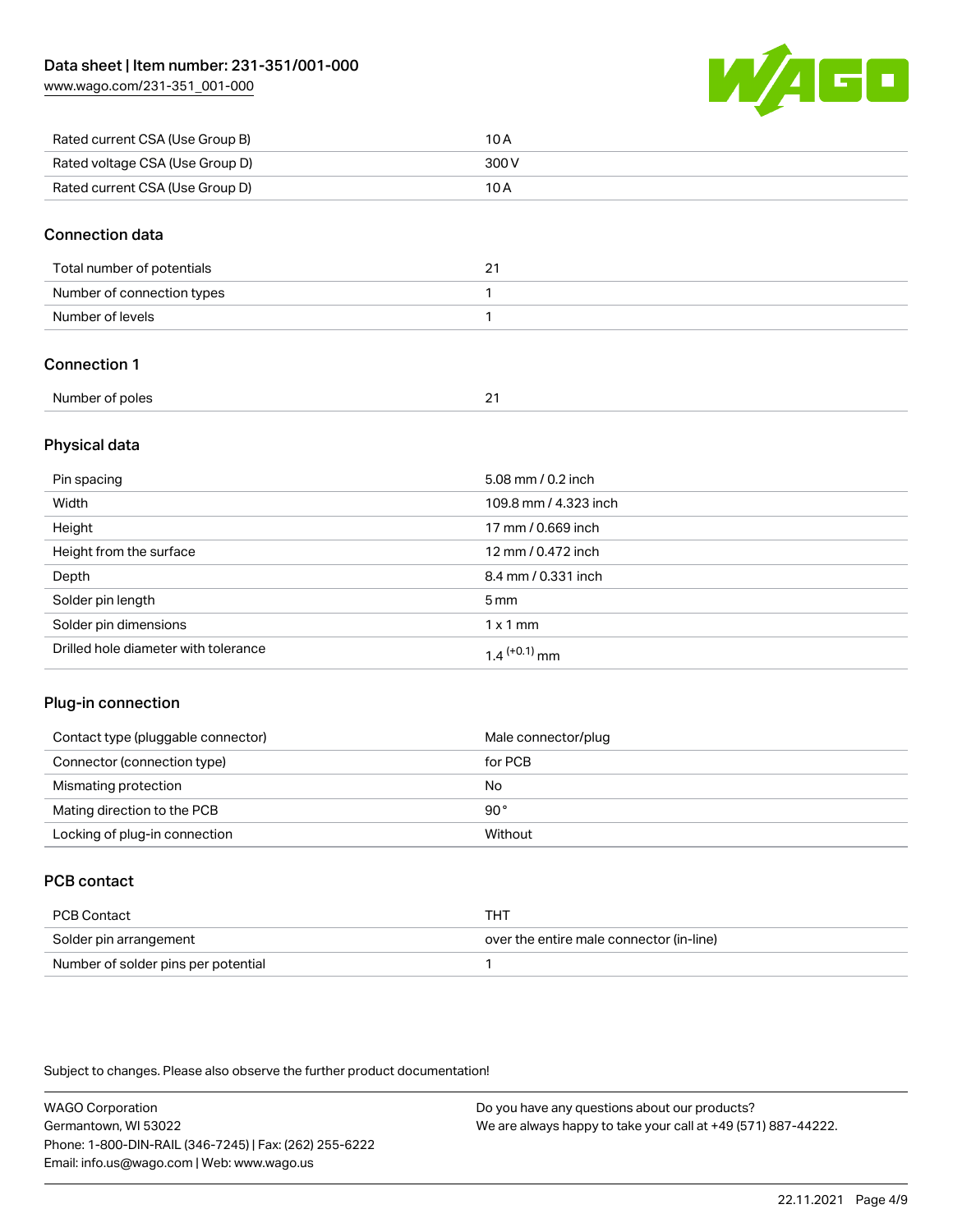

### Material data

| Color                       | orange                                 |
|-----------------------------|----------------------------------------|
| Material group              |                                        |
| Insulation material         | Polyamide (PA66)                       |
| Flammability class per UL94 | V <sub>0</sub>                         |
| Contact material            | Electrolytic copper (E <sub>Cu</sub> ) |
| Contact plating             | tin-plated                             |
| Fire load                   | 0.117 MJ                               |
| Weight                      | 6.8 <sub>g</sub>                       |

# Environmental requirements

| Limit temperature range | $+100 °C$<br>-60 |
|-------------------------|------------------|
|-------------------------|------------------|

# Commercial data

| Product Group         | 3 (Multi Conn. System) |
|-----------------------|------------------------|
| PU (SPU)              | 50 Stück               |
| Packaging type        | box                    |
| Country of origin     | PL                     |
| <b>GTIN</b>           | 4044918865920          |
| Customs tariff number | 8536694040             |

### Approvals / Certificates

### Country specific Approvals

| Logo | Approval                                            | <b>Additional Approval Text</b> | Certificate<br>name |
|------|-----------------------------------------------------|---------------------------------|---------------------|
|      | <b>CB</b><br><b>DEKRA Certification B.V.</b>        | IEC 61984                       | NL-39756            |
|      | <b>CSA</b><br><b>DEKRA Certification B.V.</b>       | C <sub>22.2</sub>               | 1466354             |
| EMA  | <b>KEMA/KEUR</b><br><b>DEKRA Certification B.V.</b> | EN 61984                        | 2190761.01          |

#### Ship Approvals

Subject to changes. Please also observe the further product documentation!

| <b>WAGO Corporation</b>                                | Do you have any questions about our products?                 |
|--------------------------------------------------------|---------------------------------------------------------------|
| Germantown, WI 53022                                   | We are always happy to take your call at +49 (571) 887-44222. |
| Phone: 1-800-DIN-RAIL (346-7245)   Fax: (262) 255-6222 |                                                               |
| Email: info.us@wago.com   Web: www.wago.us             |                                                               |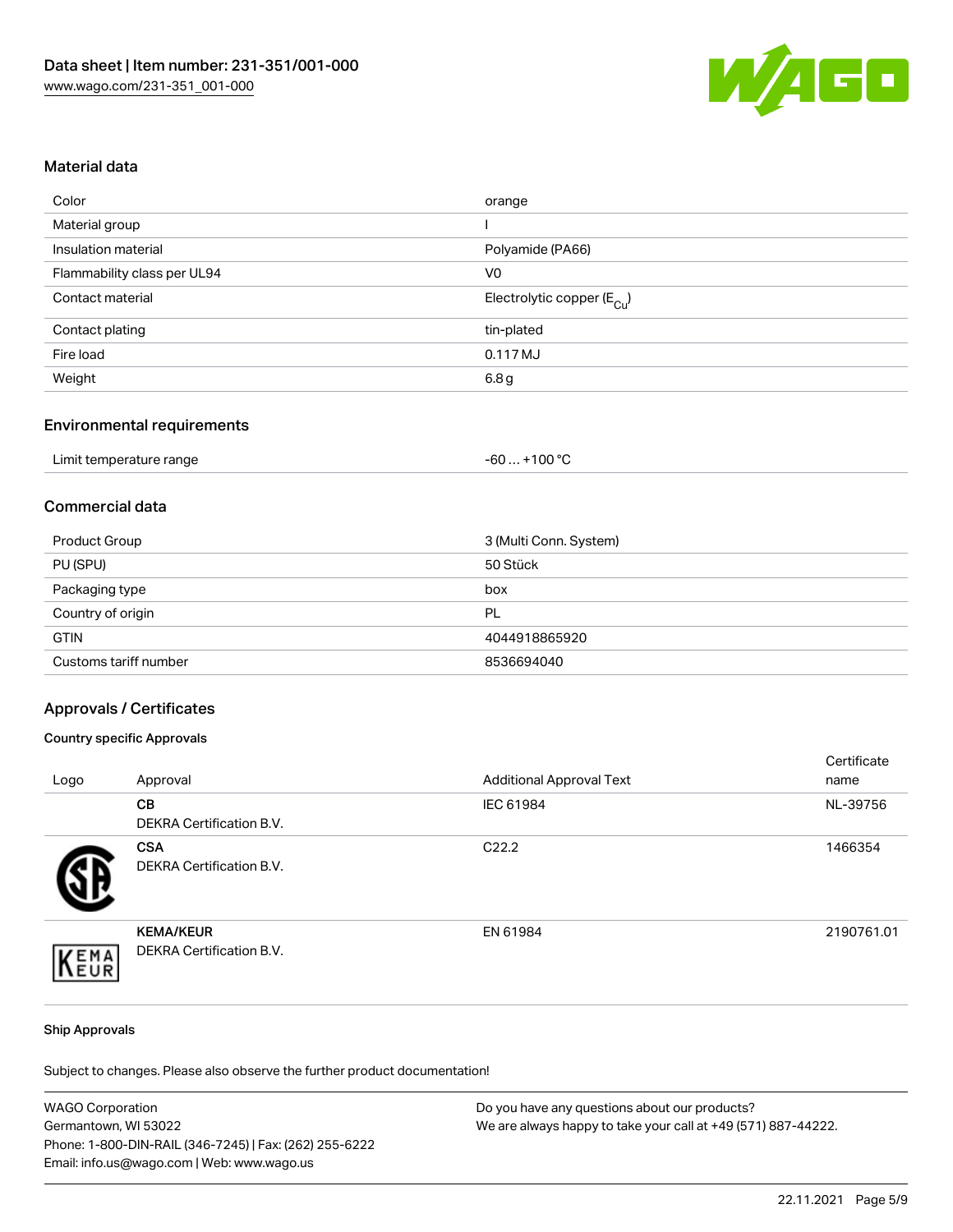[www.wago.com/231-351\\_001-000](http://www.wago.com/231-351_001-000)



| Logo | Approval                                  | <b>Additional Approval Text</b> | Certificate<br>name             |
|------|-------------------------------------------|---------------------------------|---------------------------------|
| ABS  | <b>ABS</b><br>American Bureau of Shipping | $\overline{\phantom{0}}$        | 19-<br>HG1869876-<br><b>PDA</b> |

### UL-Approvals

| Logo   | Approval                                    | <b>Additional Approval Text</b> | Certificate<br>name |
|--------|---------------------------------------------|---------------------------------|---------------------|
| 8<br>Ŋ | UL<br>UL International Germany GmbH         | <b>UL 1977</b>                  | E45171              |
|        | <b>UR</b><br>Underwriters Laboratories Inc. | <b>UL 1059</b>                  | E45172              |

# **Counterpart**

| Item no.231-321/026-000<br>1-conductor female connector; CAGE CLAMP <sup>®</sup> ; 2.5 mm <sup>2</sup> ; Pin spacing 5.08 mm; 21-pole; 2,50 mm <sup>2</sup> ;<br>orange                         | www.wago.com/231-321<br>/026-000      |
|-------------------------------------------------------------------------------------------------------------------------------------------------------------------------------------------------|---------------------------------------|
| Item no.2231-321/026-000<br>Female plug; 21-pole; push-button; 12 AWG max; pin spacing 5.08 mm; 1-conductor per pole; orange                                                                    | www.wago.com/2231-321<br>$/026 - 000$ |
| Item no.2231-321/031-000<br>Female plug; 21-pole; push-button; mounting flange; 12 AWG max; pin spacing 5.08 mm; 1-conductor<br>per pole; orange                                                | www.wago.com/2231-321<br>$/031 - 000$ |
| Item no.2231-321/037-000<br>Female plug; 21-pole; push-button; locking lever; 12 AWG max; pin spacing 5.08 mm; 1-conductor per<br>pole; orange                                                  | www.wago.com/2231-321<br>/037-000     |
| Item no.2231-321/102-000<br>Female plug; 21-pole; push-button; with integrated end plate; 12 AWG max; pin spacing 5.08 mm; 1-<br>conductor per pole; orange                                     | www.wago.com/2231-321<br>$/102 - 000$ |
| Item no.231-321/031-000<br>1-conductor female connector; CAGE CLAMP <sup>®</sup> ; 2.5 mm <sup>2</sup> ; Pin spacing 5.08 mm; 21-pole; clamping<br>collar; 2,50 mm <sup>2</sup> ; orange        | www.wago.com/231-321<br>$/031 - 000$  |
| Item no.231-321/037-000<br>1-conductor female connector; CAGE CLAMP <sup>®</sup> ; 2.5 mm <sup>2</sup> ; Pin spacing 5.08 mm; 21-pole; Lateral locking<br>levers; 2,50 mm <sup>2</sup> ; orange | www.wago.com/231-321<br>/037-000      |

Subject to changes. Please also observe the further product documentation!

WAGO Corporation Germantown, WI 53022 Phone: 1-800-DIN-RAIL (346-7245) | Fax: (262) 255-6222 Email: info.us@wago.com | Web: www.wago.us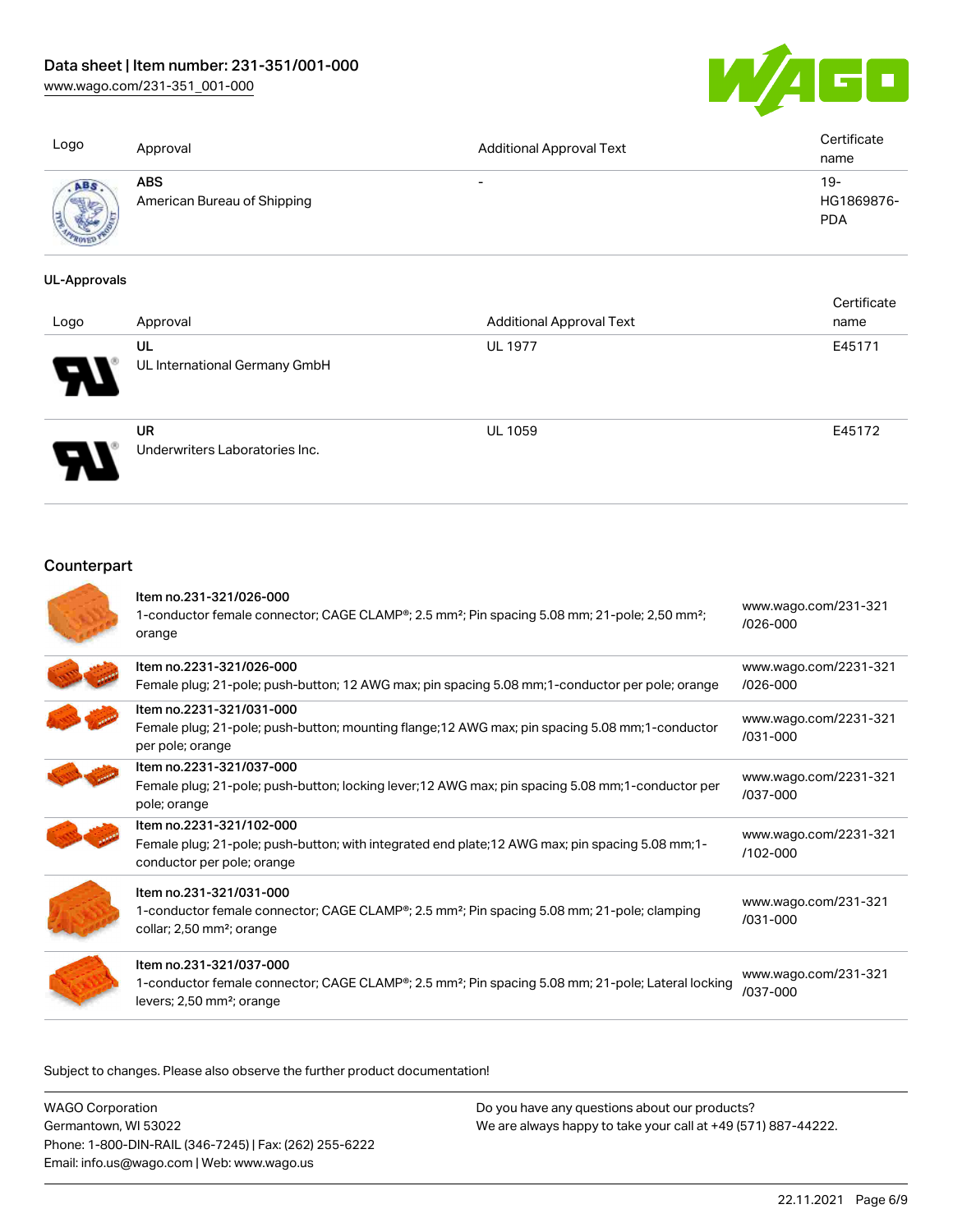

[www.wago.com/231-321](https://www.wago.com/231-321/102-000)



#### Item no.231-321/102-000

1-conductor female connector; CAGE CLAMP®; 2.5 mm²; Pin spacing 5.08 mm; 21-pole; with integrated [/102-000](https://www.wago.com/231-321/102-000) end plate; 2,50 mm²; orange

| Item no.232-321/026-000<br>1-conductor female connector, angled; CAGE CLAMP®; 2.5 mm <sup>2</sup> ; Pin spacing 5.08 mm; 21-pole; 2,50<br>$mm2$ ; orange                        | www.wago.com/232-321<br>$/026 - 000$ |
|---------------------------------------------------------------------------------------------------------------------------------------------------------------------------------|--------------------------------------|
| Item no.231-322/027-000<br>1-conductor female connector; CAGE CLAMP®; 2.5 mm <sup>2</sup> ; Pin spacing 5.08 mm; 22-pole; clamping<br>collar; 2,50 mm <sup>2</sup> ; orange     | www.wago.com/231-322<br>/027-000     |
| Item no.232-421/026-000<br>1-conductor female connector, angled; CAGE CLAMP <sup>®</sup> ; 2.5 mm <sup>2</sup> ; Pin spacing 5.08 mm; 21-pole; 2,50<br>mm <sup>2</sup> ; orange | www.wago.com/232-421<br>$/026 - 000$ |

### Optional accessories

#### Coding

| Intermediate plate |                                             |                      |  |
|--------------------|---------------------------------------------|----------------------|--|
|                    | Item no.: 231-500                           |                      |  |
| a de               | Spacer; for formation of groups; light gray | www.wago.com/231-500 |  |
| Coding             |                                             |                      |  |
|                    | Item no.: 231-129                           | www.wago.com/231-129 |  |
|                    | Coding key; snap-on type; light gray        |                      |  |

# Downloads Documentation

#### Additional Information

| Additional information |            |        |          |
|------------------------|------------|--------|----------|
| Technical explanations | 2019 Apr 3 | pdf    | Download |
|                        |            | 2.0 MB |          |

### CAD files

### CAE data

| EPLAN Data Portal 231-351/001-000 | URL | Download |
|-----------------------------------|-----|----------|
| ZUKEN Portal 231-351/001-000      | URL | Download |
| EPLAN Data Portal 231-351/001-000 | URL | Download |

### PCB Design

Subject to changes. Please also observe the further product documentation!

WAGO Corporation Germantown, WI 53022 Phone: 1-800-DIN-RAIL (346-7245) | Fax: (262) 255-6222 Email: info.us@wago.com | Web: www.wago.us Do you have any questions about our products? We are always happy to take your call at +49 (571) 887-44222.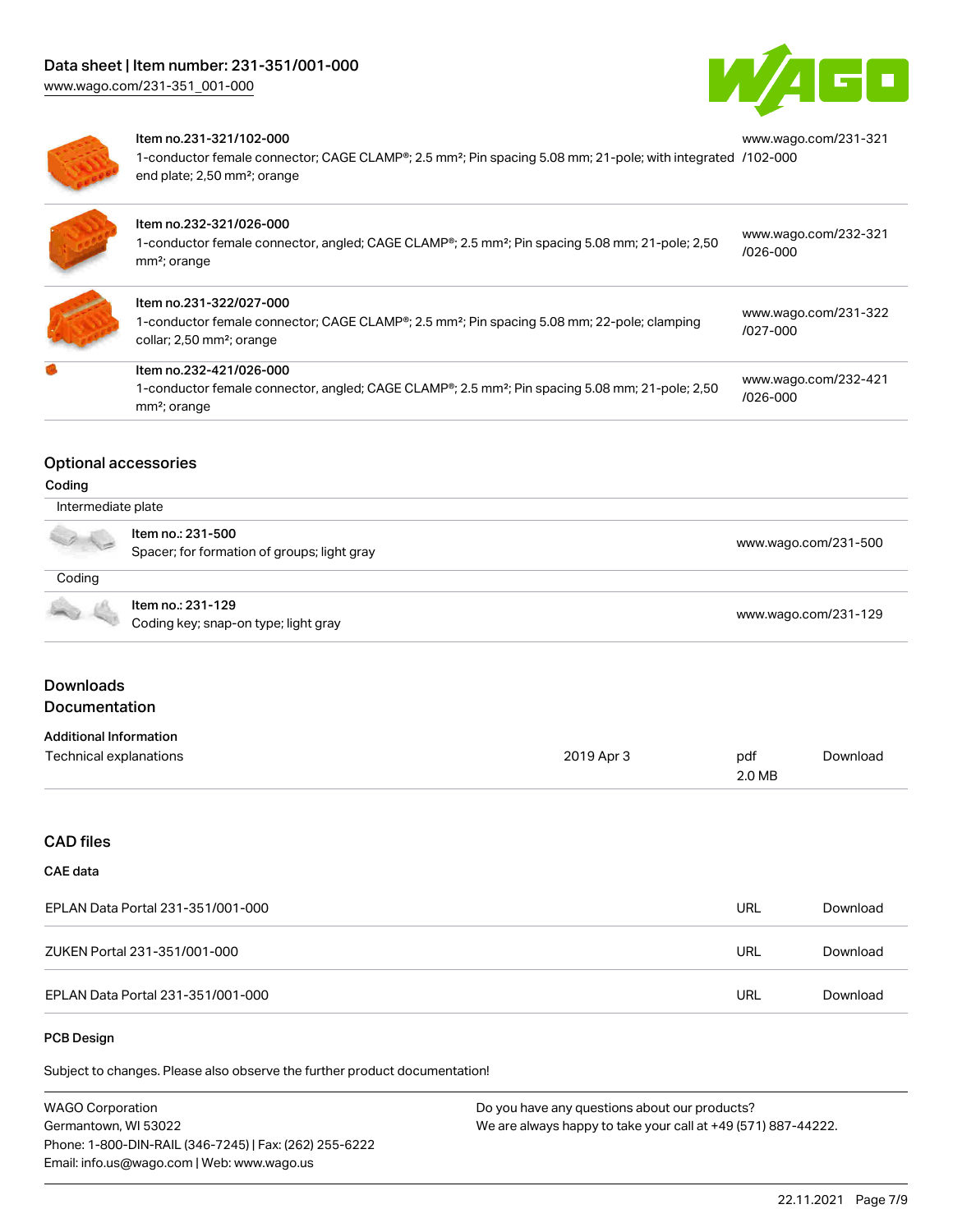

URL [Download](https://www.wago.com/global/d/UltraLibrarian_URLS_231-351_001-000)

#### Symbol and Footprint 231-351/001-000

CAx data for your PCB design, consisting of "schematic symbols and PCB footprints", allow easy integration of the WAGO component into your development environment.

#### Supported formats:

- $\blacksquare$ Accel EDA 14 & 15
- $\blacksquare$ Altium 6 to current version
- $\blacksquare$ Cadence Allegro
- $\blacksquare$ **DesignSpark**
- $\blacksquare$ Eagle Libraries
- $\blacksquare$ KiCad
- $\blacksquare$ Mentor Graphics BoardStation
- $\blacksquare$ Mentor Graphics Design Architect
- $\blacksquare$ Mentor Graphics Design Expedition 99 and 2000
- $\blacksquare$ OrCAD 9.X PCB and Capture
- $\blacksquare$ PADS PowerPCB 3, 3.5, 4.X, and 5.X
- $\blacksquare$ PADS PowerPCB and PowerLogic 3.0
- $\blacksquare$ PCAD 2000, 2001, 2002, 2004, and 2006
- $\blacksquare$ Pulsonix 8.5 or newer
- $\blacksquare$ **STL**
- $\blacksquare$ 3D STEP
- $\blacksquare$ TARGET 3001!
- $\blacksquare$ View Logic ViewDraw
- $\blacksquare$ Quadcept
- $\blacksquare$ Zuken CadStar 3 and 4
- П Zuken CR-5000 and CR-8000

PCB Component Libraries (EDA), PCB CAD Library Ultra Librarian

Phone: 1-800-DIN-RAIL (346-7245) | Fax: (262) 255-6222

Email: info.us@wago.com | Web: www.wago.us

### CAD data

| 2D/3D Models 231-351/001-000                                               |                                                                 | URL | Download |
|----------------------------------------------------------------------------|-----------------------------------------------------------------|-----|----------|
|                                                                            |                                                                 |     |          |
| <b>Environmental Product Compliance</b>                                    |                                                                 |     |          |
| <b>Compliance Search</b>                                                   |                                                                 |     |          |
| Environmental Product Compliance 231-351/001-000                           |                                                                 | URL | Download |
| Subject to changes. Please also observe the further product documentation! |                                                                 |     |          |
| <b>WAGO Corporation</b>                                                    | Do you have any questions about our products?                   |     |          |
| Germantown, WI 53022                                                       | We are always happy to take your call at $+49$ (571) 887-44222. |     |          |